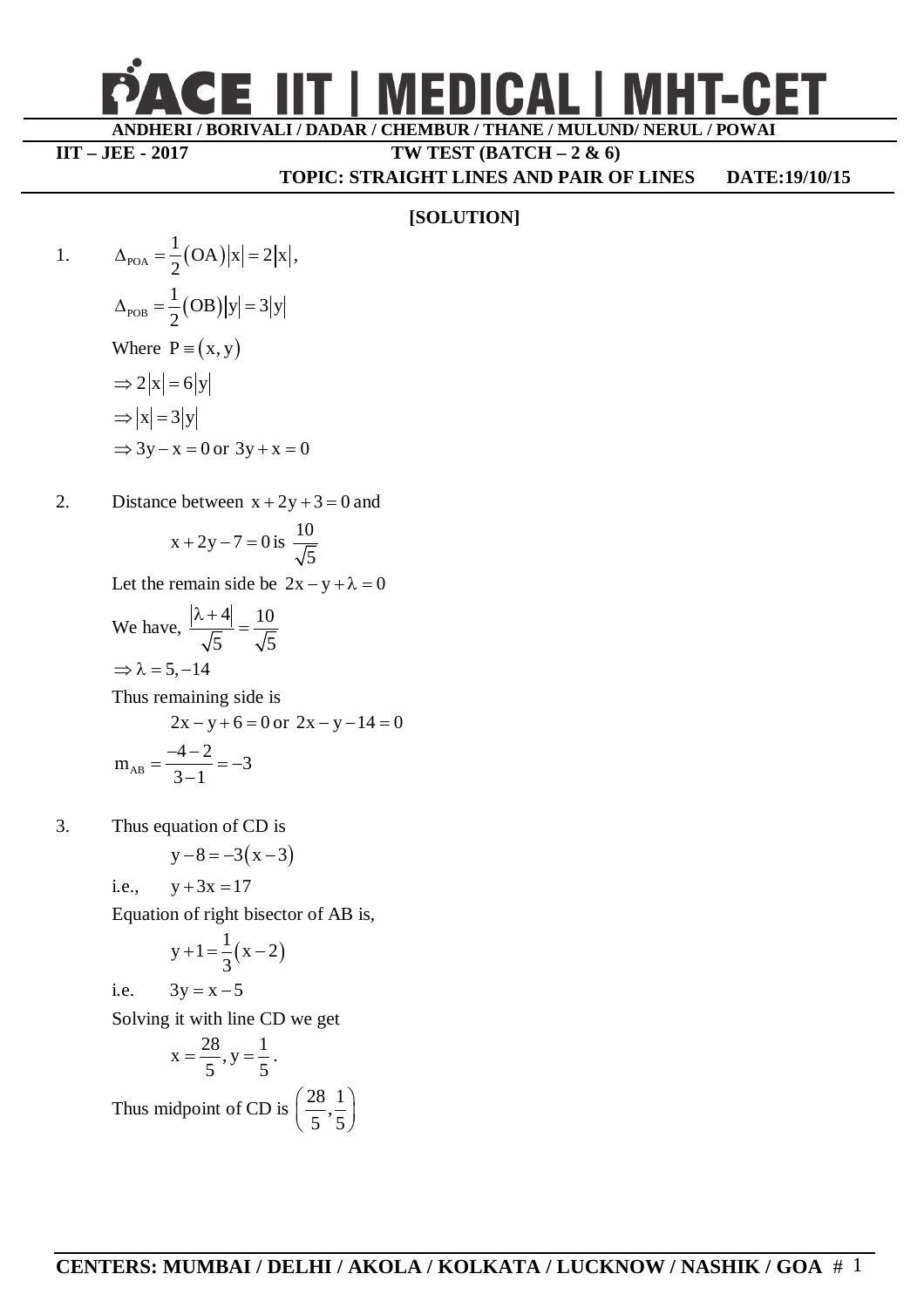

 $3x - 4y + 7 \qquad (12x + 5y - 2)$ 5 13  $\frac{-4y+7}{7} = \pm \frac{(12x+5y-2)}{12}$ i.e.  $21x + 77y - 101 = 0,11x - 3y + 9 = 0$ Now, slope of  $3x - 4y + 7 = 0$  is,  $m_1 = \frac{3}{4}$ 4  $=$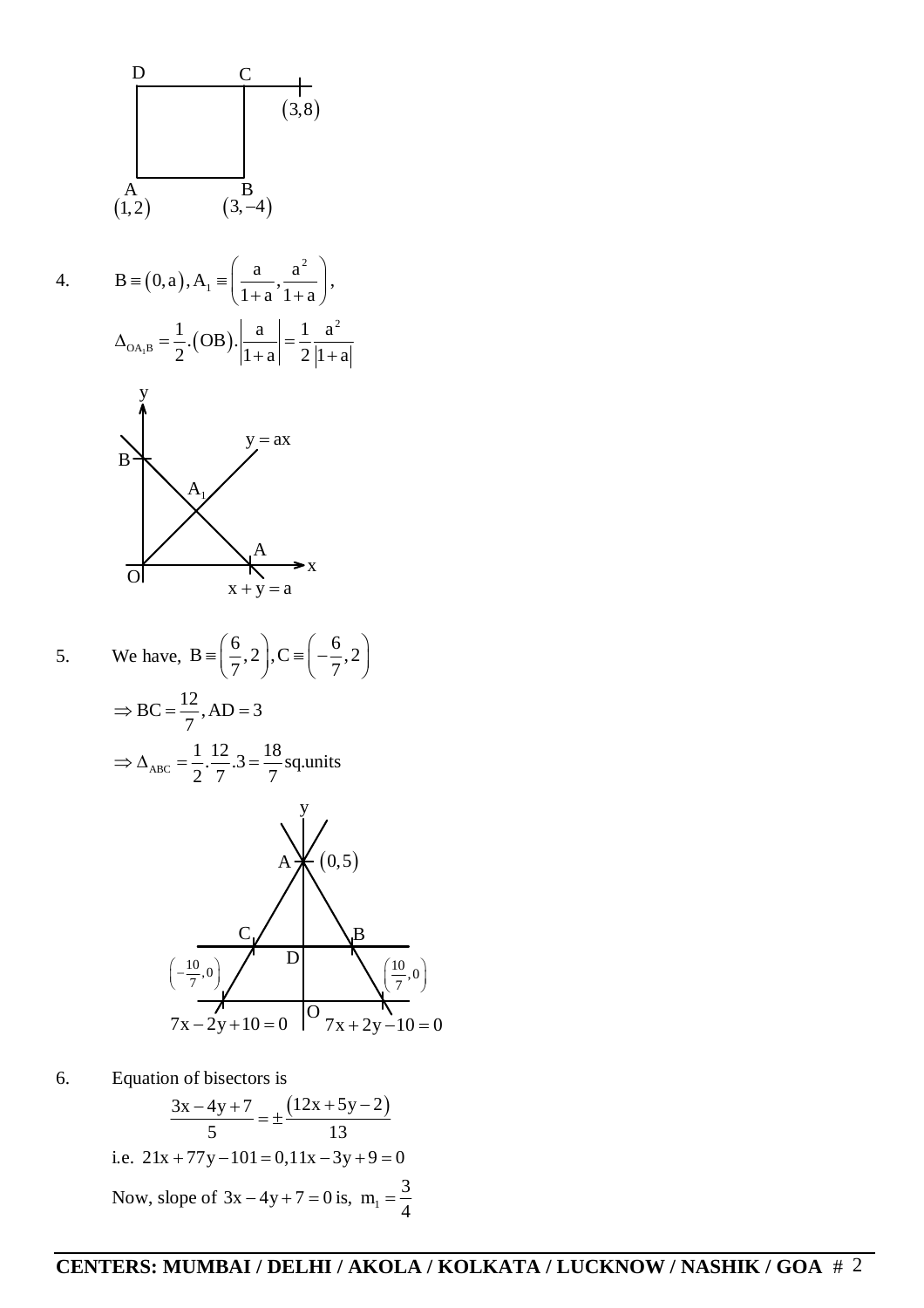Slope of  $11x - 3y + 9 = 0$  is,  $m_2 = \frac{11}{2}$ 3  $=$ 

If  $\theta$  be the angle between lines, then

$$
\tan \theta \left| \frac{\frac{11}{3} - \frac{3}{4}}{1 + \frac{11}{4}} \right| = \frac{35}{45} < 1
$$

Thus equation of obtuse angle bisector is  $21x + 77y - 101 = 0$ 

7. Given lines are mutually perpendicular and intersect at  $\left(\frac{6}{5}, \frac{13}{5}\right)$  $\left(\frac{6}{5}, \frac{13}{5}\right)$ 

Equation of angle bisector of the given lines are

$$
x - 2y + 4 = \pm (2x + y - 5)
$$

i.e.,  $x + 3y = 0, 3x - y = 1$ 

Side BC will be parallel to these bisectors.

Let 
$$
AD = a \implies AB = a\sqrt{2}
$$
  
\nAnd, area of  $\triangle_{ABC} = \frac{1}{2}(a\sqrt{2})^2$   
\n $\implies a^2 = 10$   
\n $\implies a = \sqrt{10}$   
\n $\therefore$ 

Let equation of BC is

$$
x + 3y = \lambda
$$
  
\n
$$
\Rightarrow \sqrt{10} = \frac{\left|\frac{6}{5} + \frac{39}{5} - \lambda\right|}{\sqrt{10}}
$$
  
\n
$$
\Rightarrow \lambda = -1,19
$$

Thus equation of BC is

 $x + 3y = -10$ , or  $x + 3y = 19$ 

If equation of BC is,  $3x - y = \lambda$ 

$$
\Rightarrow \sqrt{10} = \frac{\left| \frac{18}{5} - \frac{13}{5} - \lambda \right|}{\sqrt{10}}
$$
  
\n
$$
\Rightarrow \lambda = -9,11
$$
  
\nHence equation of BC is  
\n
$$
3x - y = -9 \text{ or } 3x - y = 11
$$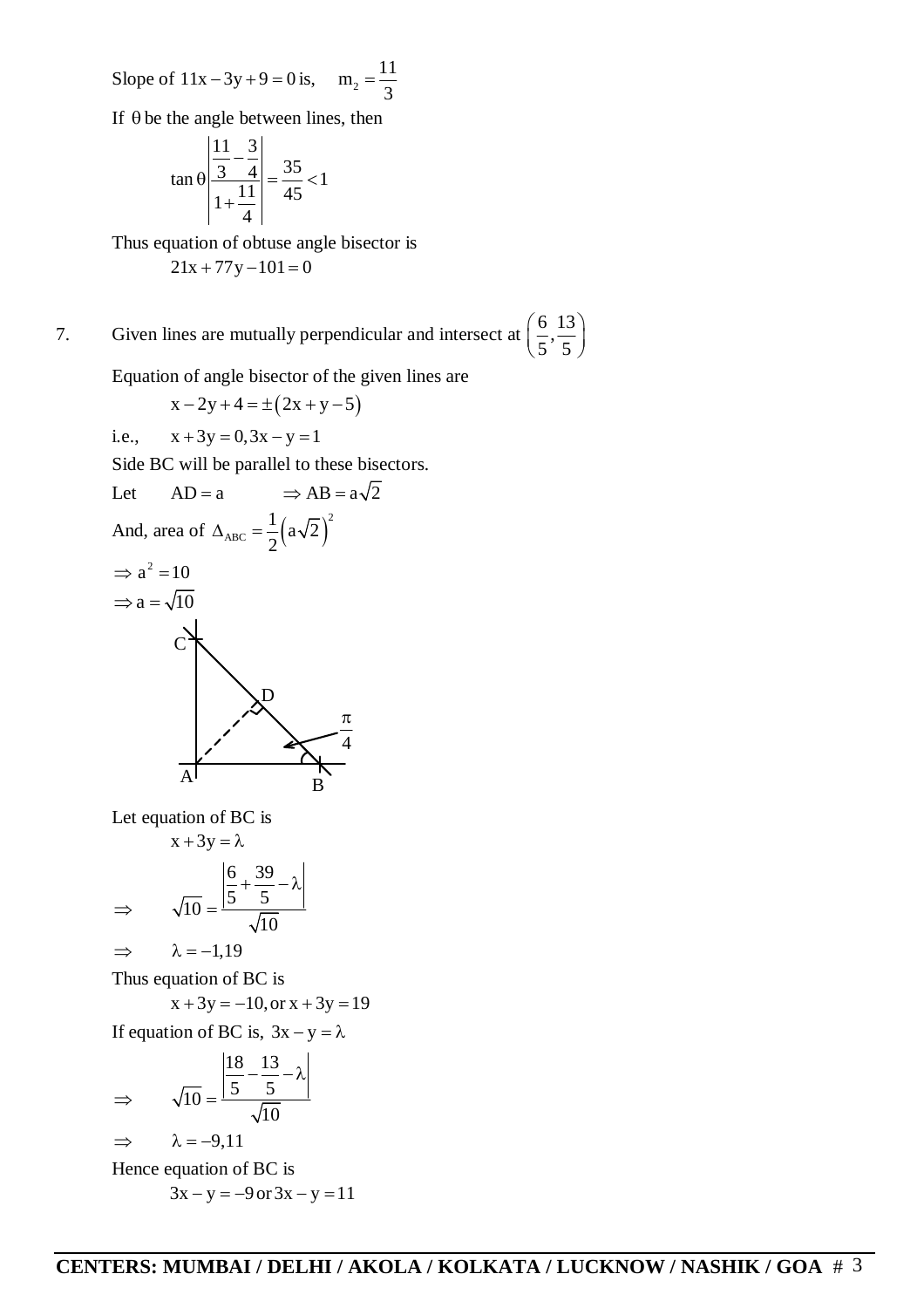

9. Let the equation of line be



Area of  $\Delta_{\text{OAB}} = \frac{1}{2} |ab|$ 2  $\Delta_{\text{OAB}} = \frac{1}{2}$  $10 = \frac{1}{2} | 5b^2$ 2  $\Rightarrow$  10 = - $\implies$  b<sup>2</sup> = 4  $\Rightarrow$  b =  $\pm 2$ , a =  $\pm 10$ The line can be  $\frac{x}{10} + \frac{y}{2} = 1$  $+\frac{y}{2} = 1$  or  $\frac{x}{10} + \frac{y}{2} = -1$  $+\frac{y}{2}=-1$ 

10 2

10 2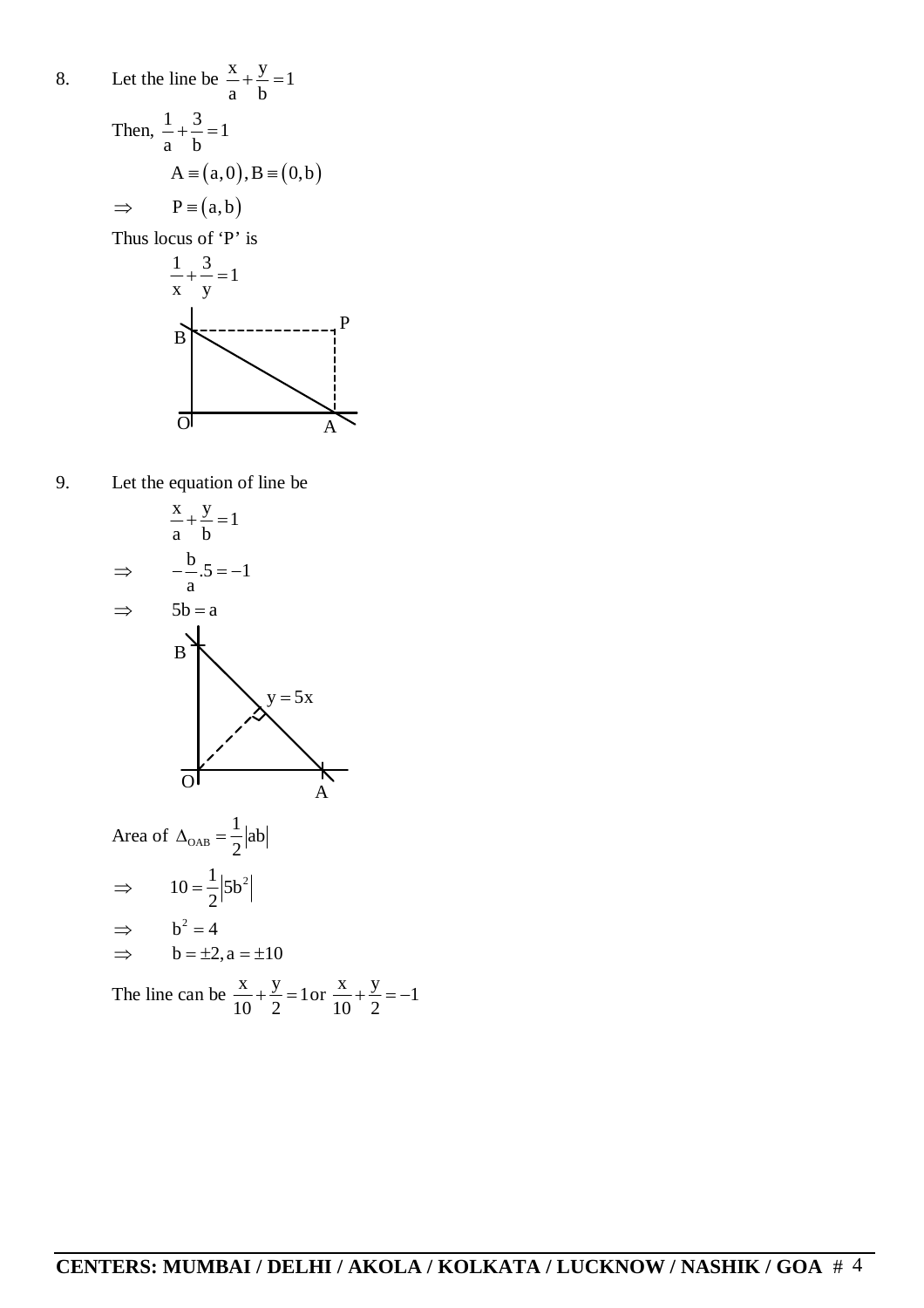10. 
$$
OA = \sqrt{1 + \frac{1}{3}} = \frac{2}{\sqrt{3}}
$$
  
\n  
\nB'  
\nC  
\nA  
\nA  
\nA  
\nB  
\nA  
\nA  
\nA  
\nB  
\nB  
\nC  
\nA  
\nB

Line OA makes an angle 6  $\frac{\pi}{4}$  with x – axis

Thus B can be 
$$
\left(\frac{2}{\sqrt{3}}.\cos 90^\circ, \frac{2}{\sqrt{3}}.\sin 90^\circ\right)
$$
  
i.e.,  $\left(0, \frac{2}{\sqrt{3}}\right) \text{or} \left(\frac{2}{\sqrt{3}}\cos(-30^\circ), \frac{2}{\sqrt{3}}(-30^\circ)\right)$   
i.e.,  $\left(1, -\frac{1}{\sqrt{3}}\right)$ 

11. We have,  $\angle B = \angle C$ 4  $\angle B = \angle C = \frac{\pi}{4}$ Let 'm' be the slope of side ABV. Then



Thus equation of equal sides are

$$
x - 3y + 1 = 0 \text{ and } 3x + y - 7 = 0
$$

Their combined equation is

$$
(x-3y+1)(3x+y-7) = 0
$$

i.e.,  $3x^2 - 3y^2 - 8xy - 4x + 22y - 7 = 0$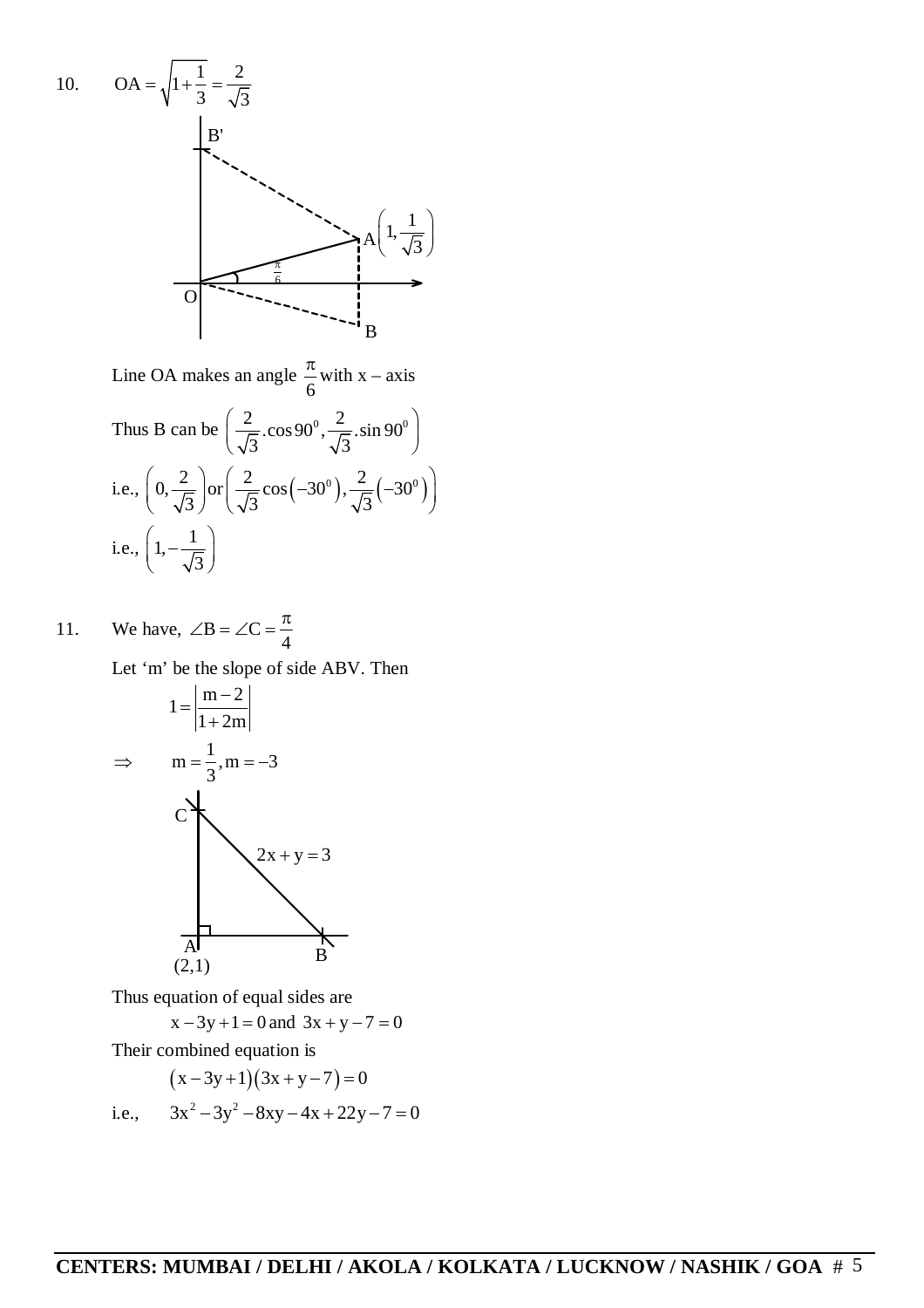12. Let the equation of side AB be

$$
y = x + a
$$

$$
\Rightarrow \qquad A \equiv (1 - a, 1), B \equiv (2, 2 + a)
$$

Equation of side AD is



Let C = (h,k)  
\n
$$
\Rightarrow
$$
 h + 1 - a = 2 - 2  
\n $\Rightarrow$  h = a - 1, and k + 1 = 2 + a + 4 - a  
\n $\Rightarrow$  k = 5  
\nThus locus of C is, y = 5



Hence , equation of required bisector is,

14. Distance between parallel sides must be equal

$$
\Rightarrow \frac{|c_1 - c_2|}{\sqrt{a_1^2 + b_1^2}} = \frac{|d_1 - d_2|}{\sqrt{a_2^2 + b_2^2}}
$$
  

$$
\Rightarrow (a_2^2 + b_2^2)(c_1 - c_2)^2 = (a_1^2 + b_1^2)(d_1 - d_2)^2
$$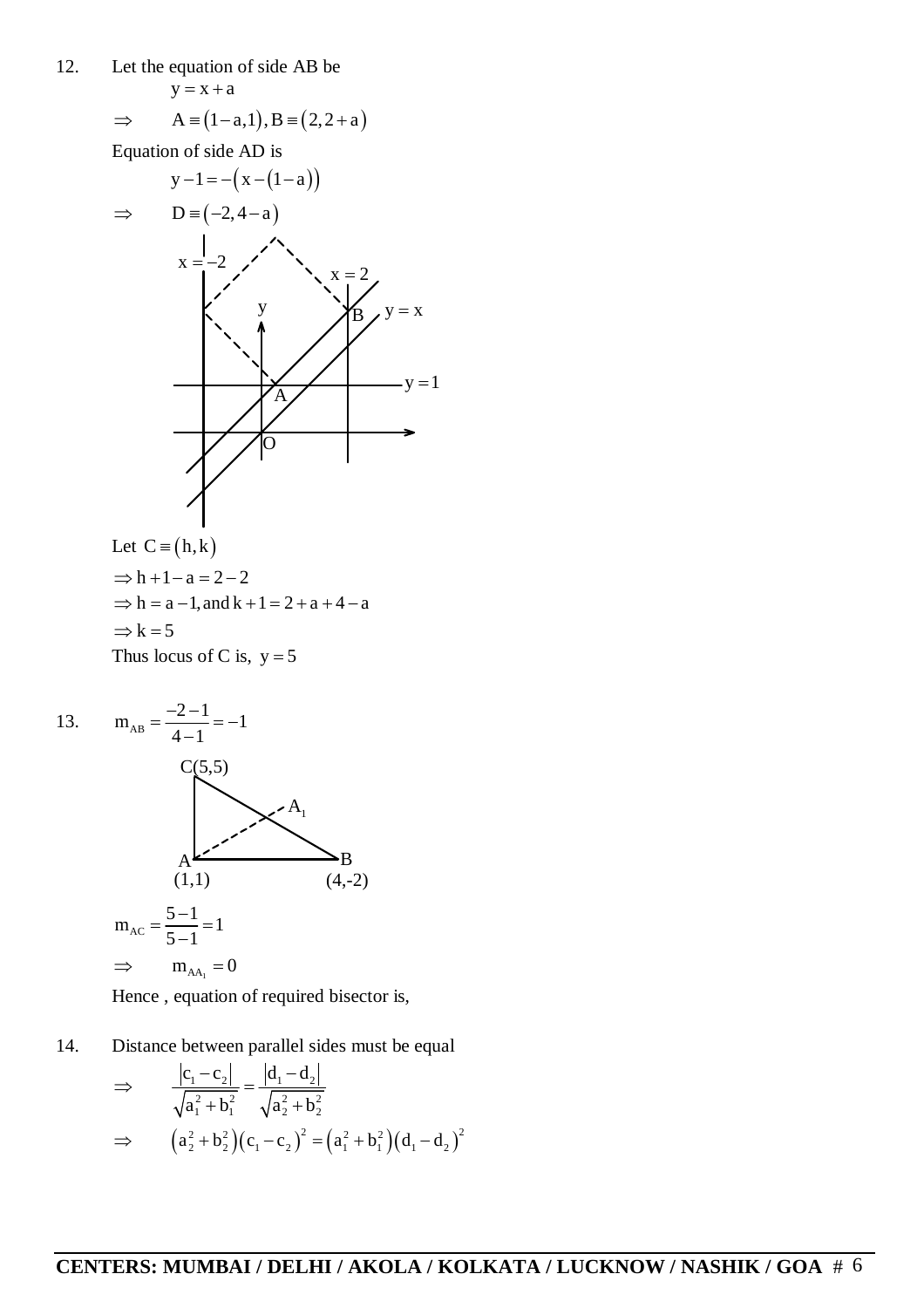15. Lines  $5x + 3y - 2 + \lambda_1(3x - y - 4) = 0$  are

Concurrent at  $(1, -1)$ 

And lines  $x-y+1+\lambda_2(2x-y-2)=0$  are concurrent at  $(3,4)$ Thus equation of line common to both family is,

$$
y-4 = \frac{-1-4}{1-3}(x-3)
$$
  
i.e.,  $5x-2y-7=0$ 

16. Angle bisectors will make the angles  $\frac{v_1 + v_2}{2}$ 2  $\theta_1 + \theta_2$ 

And 
$$
\left(\frac{\pi}{2} + \frac{\theta_1 + \theta_2}{2}\right)
$$
 with the x – axis

Hence their equations are,

$$
\frac{x - x_1}{\cos\left(\frac{\theta_1 + \theta_2}{2}\right)} = \frac{y - y_1}{\sin\left(\frac{\theta_1 + \theta_2}{2}\right)}
$$
  
Or 
$$
\frac{x - x_1}{-\sin\left(\frac{\theta_1 + \theta_2}{2}\right)} = \frac{y - y_1}{\cos\left(\frac{\theta_1 + \theta_2}{2}\right)}
$$

17. If the lines intersect at  $(x_1,0)$ , then

$$
ax_1 + h \cdot 0 + g = 0, \quad bx_1 + 0 \cdot b + f = 0
$$
  
\n
$$
\Rightarrow x_1 = -\frac{g}{a} = -\frac{f}{h}
$$
  
\n
$$
\Rightarrow af = gh
$$

18.  $ax + by = 1$  will be one of the bisectors of the given line Equation of bisectors of the given lines are,

$$
\frac{3x+4y-5}{5} = \pm \left(\frac{5x-12y-10}{13}\right)
$$
  
\n
$$
\Rightarrow 64x-8y = 115
$$
  
\nOr  $14x + 112y = 15$   
\n
$$
\Rightarrow a = \frac{64}{115}, b = -\frac{8}{115}
$$
  
\nOr  $a = \frac{14}{15}, b = \frac{112}{15}$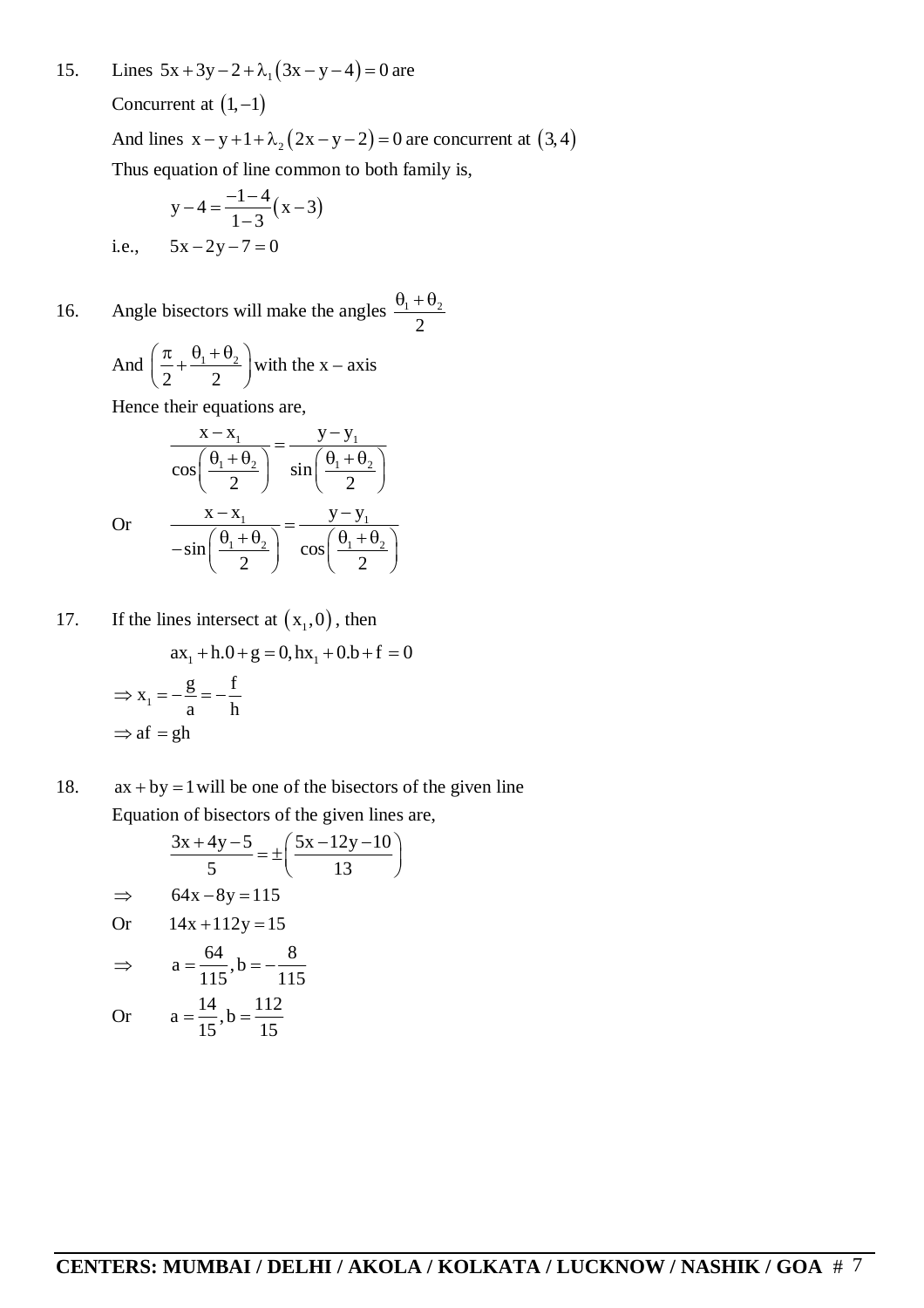19.  $OA = 5$ , Area of rhombus  $= 2. (OA. OB) = 10$ 



Clearly, C = (-3,-4)  
\nLet B = (h,k)  
\n
$$
\Rightarrow \frac{h}{\frac{4}{5}} = \frac{k}{\frac{3}{5}} = 1
$$
\n
$$
\Rightarrow h = -\frac{4}{5}, k = \frac{5}{3}
$$
\nThus, D =  $\left(\frac{4}{5}, -\frac{3}{5}\right)$ 

20. Let the vertices 'B' and 'C' lie on the given line.

$$
OD = \frac{2\sqrt{2}}{\sqrt{2}} = 2
$$

Equation of OD is  $y = x$ 

$$
\Rightarrow
$$
 x = y =  $\sqrt{2}$  (for point D)

Also BD = OD .  $\tan 60^\circ = 2\sqrt{3}$ 

For the co – ordinates of B and C, using parametric equation of line, we get

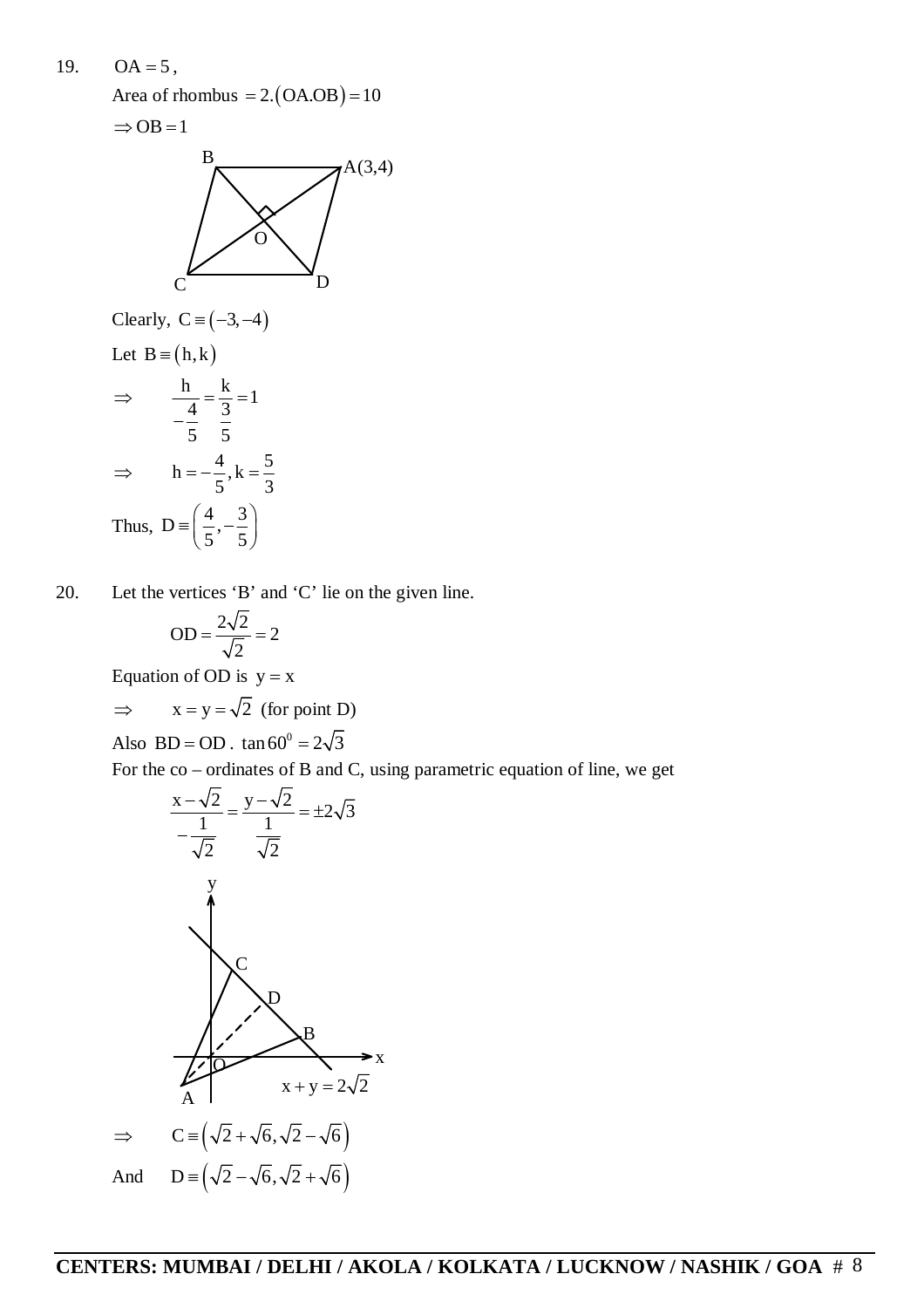

22. Clearly, A will remain as  $(0,0)$ , ' $f_1$ ' will make B as  $(0,4)$ . ' $f_2$ ' will make it  $(12,4)$  and ' $f_3$ ' will make it (4, 8)

' $f_1$ ' will make 'C' as (2, 4). ' $f_2$ ' will make it (14, 4). ' $f_3$ ' will make it (5, 9) Finally ' $f_1$ ' will make 'D' as (2, 0). ' $f_2$ ' will make it  $(2,0)$ . ' $f_3$ ' will make it (1, 1) So we finally get  $A = (0,0), B = (4,8), C = (5,9), D = (1,1)$ 

$$
m_{AB} = \frac{8}{4}, m_{BC} = \frac{9-8}{5-4} = 1, m_{CD} = \frac{9-1}{5-1} = \frac{8}{4}
$$
  

$$
m_{AD} = 1, m_{AC} = \frac{9}{5}, m_{BD} = \frac{8-1}{4-1} = \frac{7}{3}
$$

Hence final figure will be a parallelogram

23. Given family is concurrent at 'P'  $\left(-\frac{1}{2}, \frac{1}{2}\right)$  $3^{^{\prime}}3$  $\left(-\frac{1}{3},\frac{1}{3}\right)$ 

If 
$$
Q = (1, -3)
$$
, then

$$
m_{PQ} = \frac{-3\frac{1}{3}}{1+\frac{1}{3}} = -\frac{5}{2}
$$